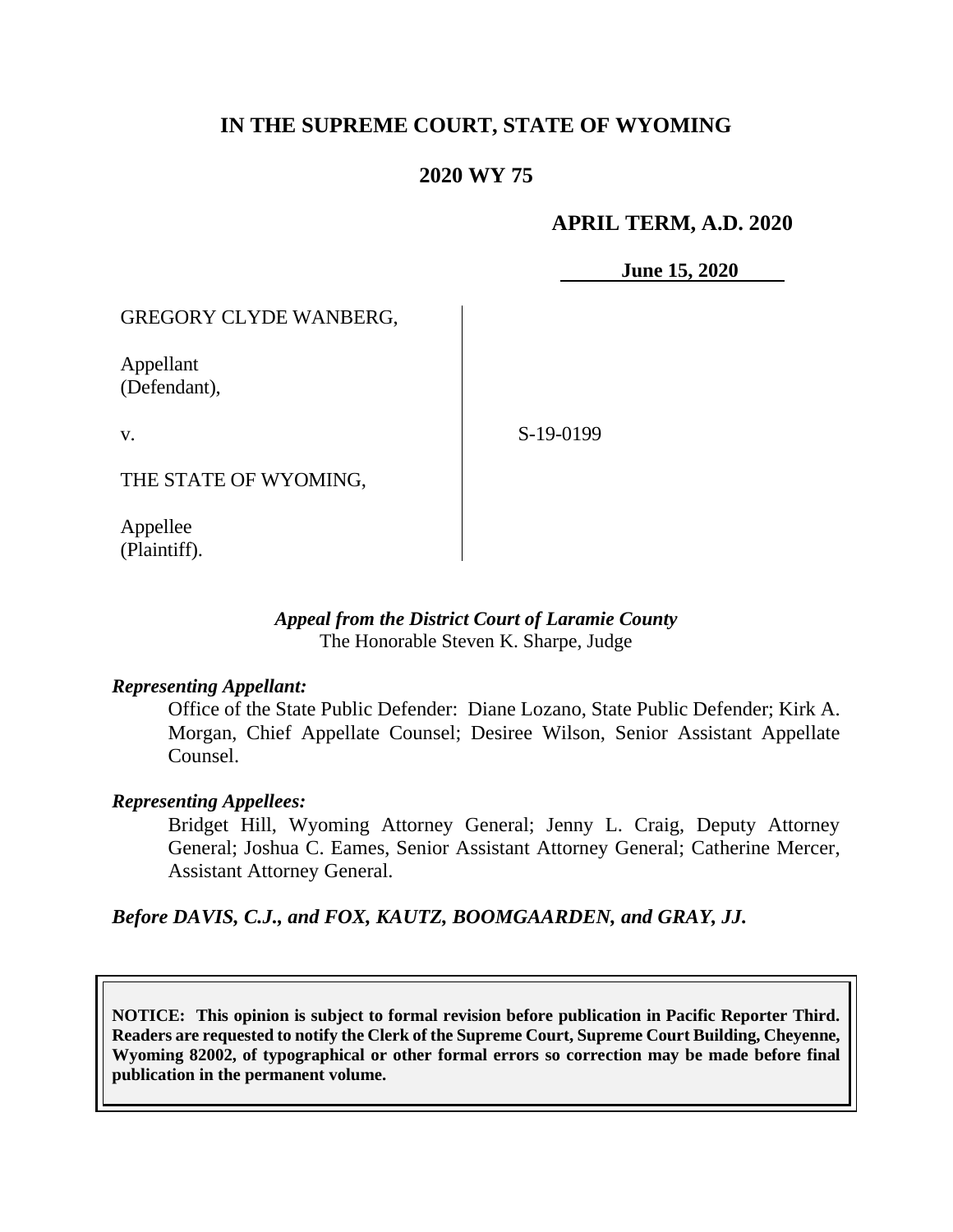## **KAUTZ, Justice.**

[¶1] Gregory Clyde Wanberg pled no contest to aggravated assault and battery against a pregnant woman in violation of Wyo. Stat. Ann. § 6-2-502(a)(iv) (LexisNexis 2019). Before sentencing he moved to withdraw his plea, alleging that the complaining witness had recanted. Mr. Wanberg claims the district court abused its discretion when it denied his motion. We affirm the district court's decision, but for different reasons than stated by the district court.

[¶2] Mr. Wanberg also claims the written judgment entered against him imposed a greater sentence than that found in the district court's oral pronouncement. The State concedes the written sentence varies from the district court's oral statement at sentencing and the matter should be remanded. We agree.

### **ISSUES**

[¶3] Mr. Wanberg presents the following issues for our review:

- 1. Whether the district court abused its discretion when it denied Mr. Wanberg's motion to withdraw his no contest plea.
- 2. Whether the district court's written sentence differed from its oral pronouncement, requiring a remand.

## **FACTS**

[¶4] On January 5, 2018, someone called 911 from a residence in Laramie County, Wyoming, but hung up before talking to a dispatcher. Deputies went to the residence and met Koriena Fantetti who acknowledged she made the phone call. Deputy R. Montgomery provided an Affidavit of Probable Cause, recounting Ms. Fantetti's statements. Ms. Fantetti stated Mr. Wanberg knew she was 5 months pregnant and he had been living off and on with her at the residence. On January 4, she "attempted to leave the residence, but Mr. Wanberg chased after her and prevented her from leaving by using physical force and verbal threats." The next day she "attempted to sneak out of the residence" and "made it to a vehicle." She said Mr. Wanberg came out of the residence, "punched [her] in the left cheek with a closed fist and told her she was not going anywhere." She told Deputy Montgomery that she felt "a pain of 4 on a scale from 0 to 10." The deputy observed "signs" of bruising on her left cheek which [was] consistent with being hit with a closed fist."

[¶5] The State charged Mr. Wanberg with kidnapping, aggravated battery on a pregnant woman, and domestic battery. Pursuant to a plea agreement, Mr. Wanberg pled "no contest" to the aggravated battery charge on July 5, 2018. In exchange, the State dismissed the other two charges and agreed not to charge Mr. Wanberg with witness intimidation in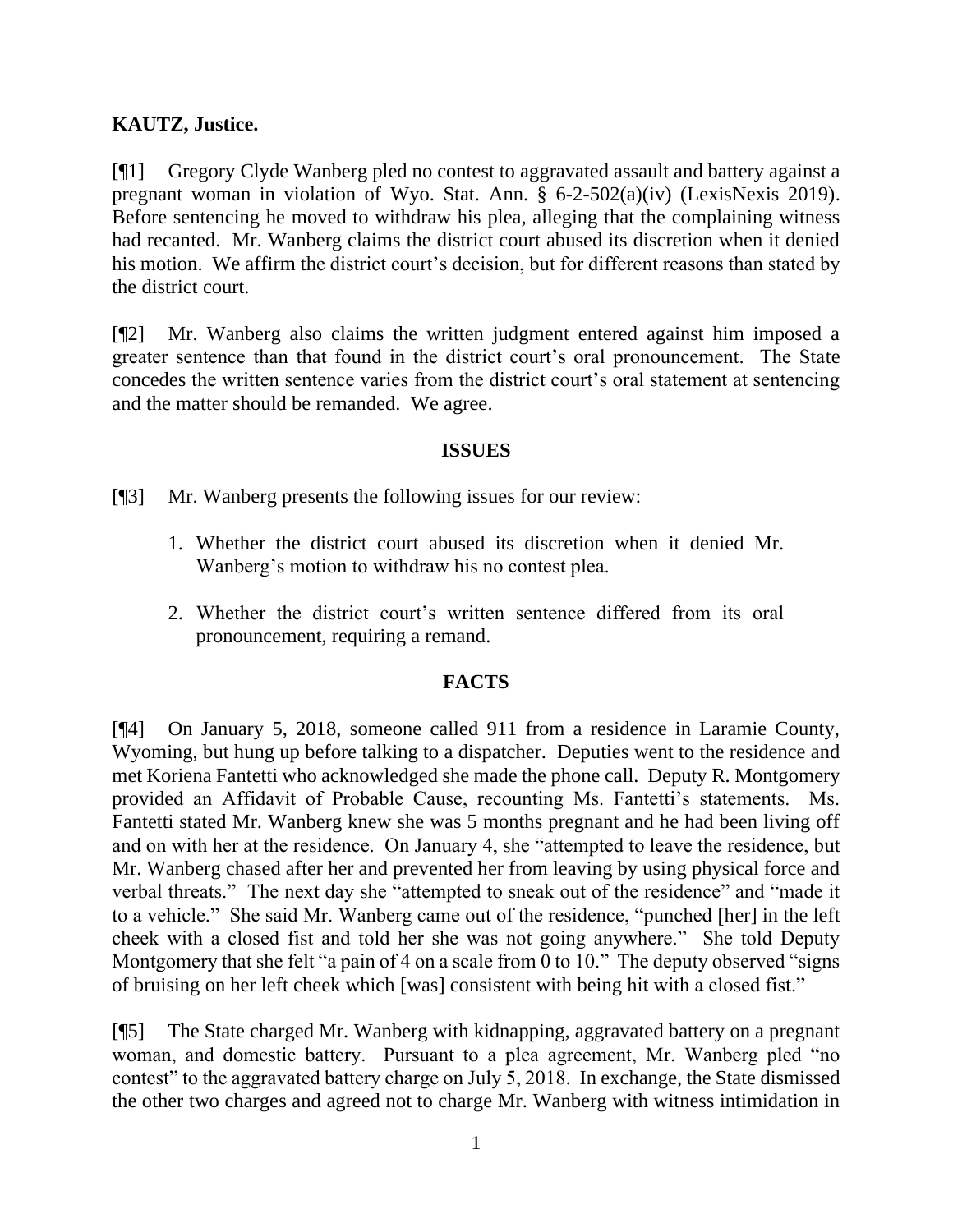a separate matter. The State also agreed to recommend probation. The district court accepted the facts in the Affidavit of Probable Cause as a sufficient factual basis to support Mr. Wanberg's no contest plea.

[¶6] The district court attempted to conduct a sentencing hearing on December 20, 2018. At the hearing, defense counsel expressed concern about Mr. Wanberg's fitness to proceed but did not mention anything about Mr. Wanberg wanting to withdraw his plea or about a witness recanting. The district court continued the sentencing hearing and ordered that Mr. Wanberg be evaluated at the Wyoming State Hospital. Eventually, he was found fit to proceed.

[¶7] Mr. Wanberg again appeared before the district court on March 7, 2019. The court addressed Mr. Wanberg's bond, and defense counsel requested "a week at least" before a sentencing hearing. No one mentioned anything about a plea withdrawal or a witness recanting.

[¶8] The district court set a second sentencing hearing on April 29, 2019. That same day, but before the sentencing hearing, Mr. Wanberg filed a Motion to Withdraw Plea of No Contest. In his motion, Mr. Wanberg claimed "new evidence has come to light." Specifically, he alleged Ms. Fantetti "has now provided defense counsel with a notarized affidavit stating that he did not hit her. The affidavit is dated December 5, 2018." The affidavit was not attached to the motion, and the motion contained no quotes from it.

[¶9] At the April 29, 2019, hearing the district court began by stating that Mr. Wanberg's counsel had filed a motion to withdraw his plea. The district court then invited counsel to present "arguments as to why you believe that [withdrawal of the plea] . . . is appropriate." Defense counsel informed the court that in December Mr. Wanberg's mother gave him an affidavit "that was apparently signed by Miss Fantetti." He stated, "in that affidavit Miss Fantetti denies across the board that anything ever happened; that she made all of this up."

[¶10] Defense counsel did not present the affidavit to the court. He did not offer Ms. Fantetti as a witness. He did not offer Mr. Wanberg's mother as a witness, although he stated she was present in the courtroom. In an apparent attempt to explain why Ms. Fantetti was not presented as a witness, counsel stated "we [tried] to get her to the office one time at least. She had an appointment. She didn't show up. Then she called recently, left messages. I haven't gotten back to her. She's that type of a witness, credibility issues. As of late she's made repeated comments to other persons . . . that she made all of this up, Your Honor." Counsel did not identify or call these "other persons" to testify. He simply stated, "should the Court allow for more evidence in this matter before the Court rules on this motion," Mr. Wanberg will "ask for a setting where I would have a subpoena served upon Miss Fantetti to have her come in to testify as to just what happened."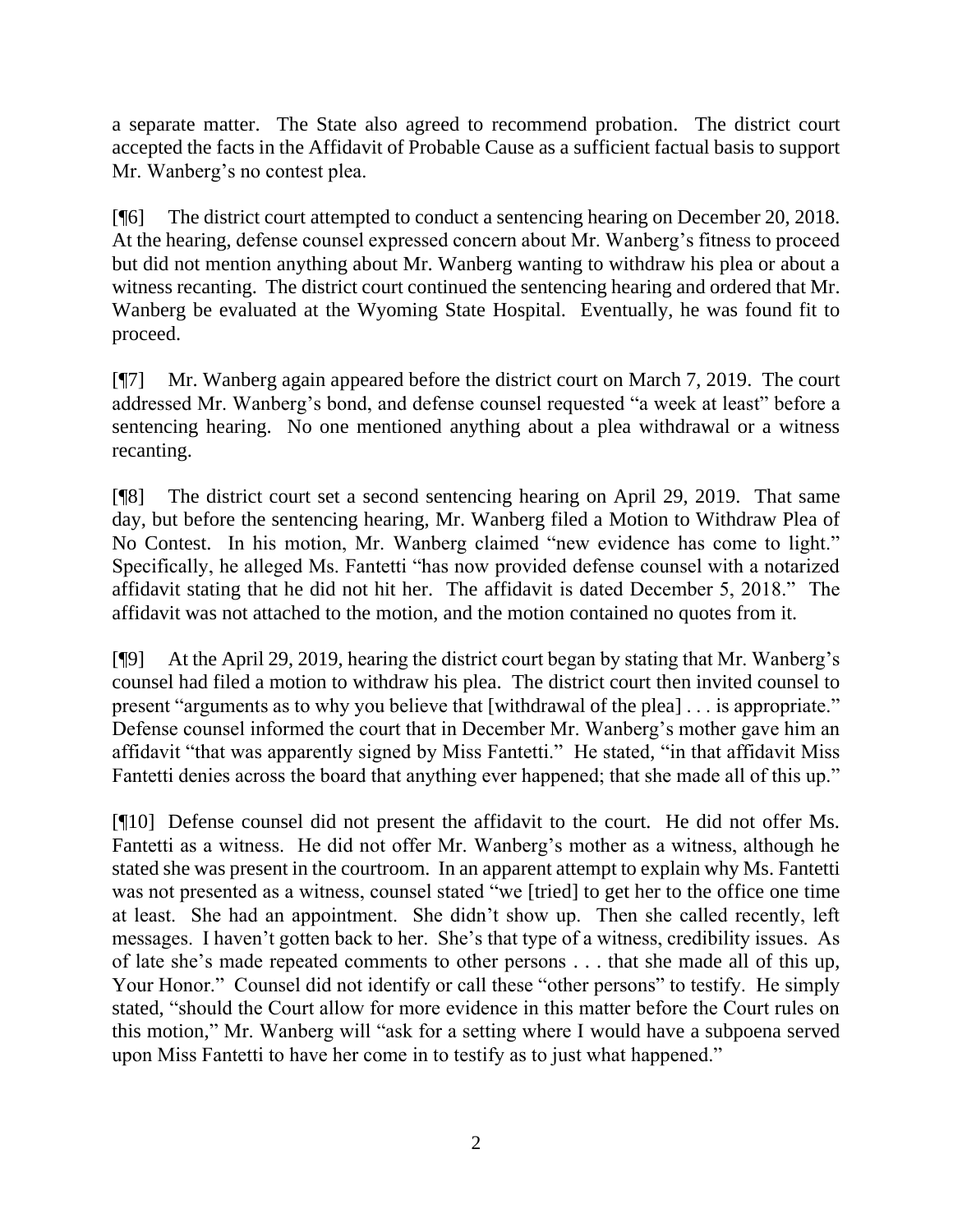[¶11] The district court asked the State, "if the plea were allowed to be withdrawn, would there be prejudice to the State in this case in terms of your ability to present your case?" The State responded, "I don't believe there would be."

[¶12] The district court made specific findings on six of the seven factors related to withdrawal of a plea listed in *Frame v. State,* 2001 WY 72, 29 P.3d 86 (Wyo. 2001). Based on those findings, the district court concluded "there is no just or fair reason to allow him to withdraw his plea." No written order denying Mr. Wanberg's motion to withdraw his plea appears in the record.

[¶13] After hearing arguments about sentencing, the district court imposed a 3 to 5 year prison sentence. It then stated, "I would suspend that [incarceration], and I would place you on . . . supervised probation for a period of three years." One month later, the district court signed a written Judgment and Sentence which states "probation shall continue for a period of 5 years . . . ."

## **DISCUSSION**

### *1. Did the district court abuse its discretion when it denied Mr. Wanberg's motion to withdraw his no contest plea?*

[¶14] We review the denial of a motion to withdraw a plea for an abuse of discretion. *See Steffey v. State*, 2019 WY 101, ¶ 17, 449 P.3d 1100, 1105 (Wyo. 2019); *Berger v. State*, 2017 WY 90, ¶ 7, 399 P.3d 621, 623 (Wyo. 2017). "A court abuses its discretion only when it could not reasonably decide as it did." *Steffey,* ¶ 18, 449 P.3d at 1105, (citing *Berger,* ¶ 7, 399 P.3d at 623 and *Venard v. Jackson Hole Paragliding, LLC*, 2013 WY 8, ¶ 6, 292 P.3d 165, 168 (Wyo. 2013)); *see also, Chapman v. State*, 2013 WY 57, ¶ 52, 300 P.3d 864, 874 (Wyo. 2013) (under the abuse of discretion standard, we decide "whether the trial court could reasonably conclude as it did and whether any facet of its ruling was arbitrary or capricious" (quotations omitted)). "An abuse of discretion can [also] exist if the wrong law has been applied, the correct law has been applied but incorrectly interpreted, or if the correct law has been improperly applied." *Grove v. Pfister*, 2005 WY 51, ¶ 6, 110 P.3d 275, 278 (Wyo. 2005); *see also, Finley Res., Inc. v. EP Energy E&P Co.*, *L.P.,* 2019 WY 65, ¶ 7, 443 P.3d 838, 842 (Wyo. 2019).

[¶15] Withdrawal of a plea before sentencing is governed by W.R.Cr.P. 32(d) which states: "If a motion for withdrawal of a plea of guilty or nolo contendere is made before sentence is imposed, the court may permit withdrawal of the plea upon a showing by the defendant of any fair and just reason."This rule requires that the defendant show or prove to the court a fair and just reason for withdrawal of his plea. "The defendant has the burden of establishing a fair and just reason for withdrawal of a plea before sentence is imposed." *Steffey*, ¶ 30, 449 P.3d at 1107-08; *Winsted v. State,* 2010 WY 139, ¶ 7, 241 P.3d 497, 499 (Wyo. 2010); *Major v. State,* 2004 WY 4, ¶ 14, 83 P.3d 468, 473 (Wyo. 2004).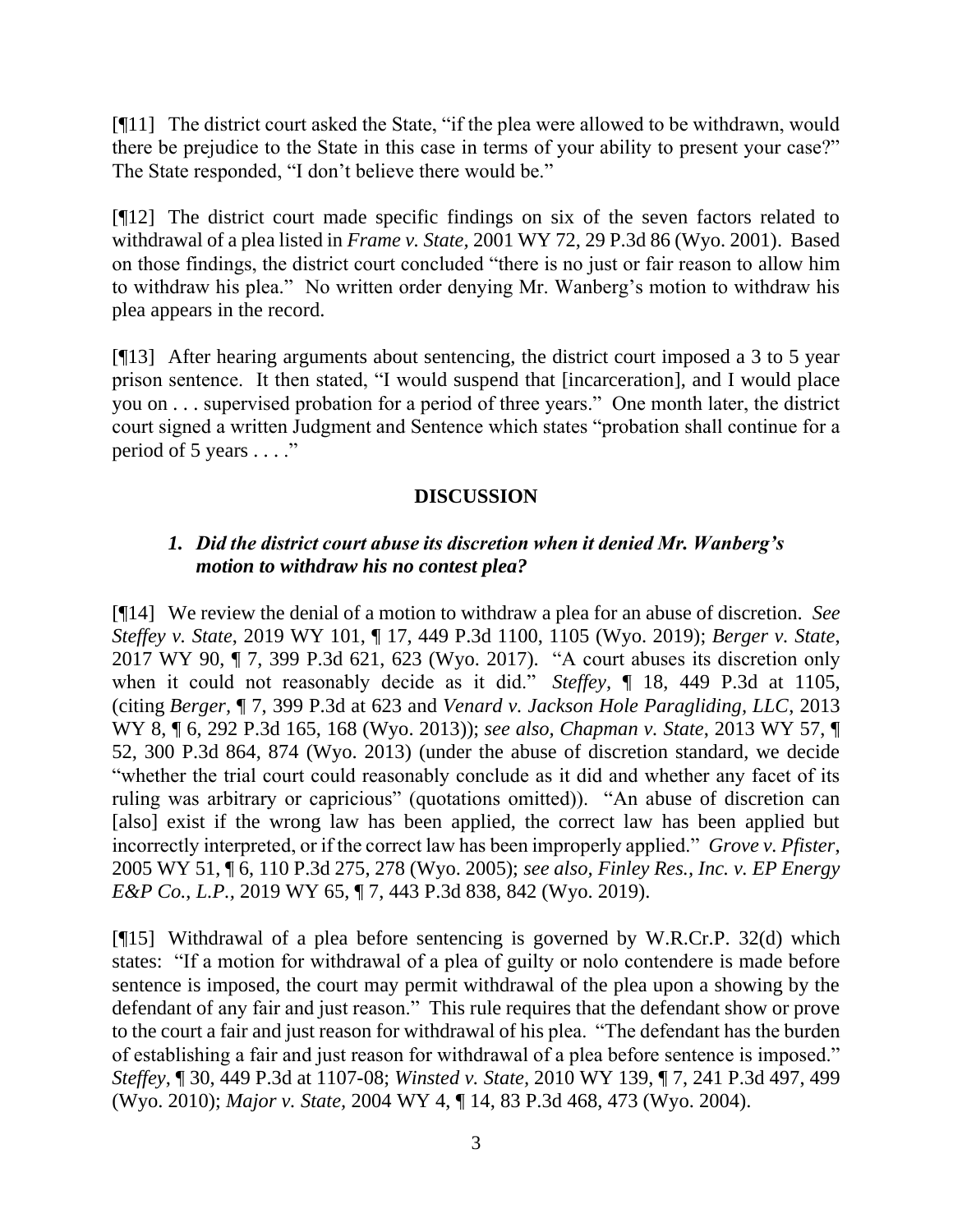[¶16] In *Frame*, this Court outlined seven non-dispositive factors to assist the district court in deciding whether the defendant has established a fair and just reason in support of a motion to withdraw his plea:

> (1) Whether the defendant has asserted his innocence; (2) whether the government would suffer prejudice; (3) whether the defendant has delayed in filing his motion; (4) whether withdrawal would substantially inconvenience the court; (5) whether close assistance of counsel was present; (6) whether the original plea was knowing and voluntary; and (7) whether the withdrawal would waste judicial resources.

*Id.*,  $\P$  7, 29 P.3d at 89 (citing 3 Wright, Federal Practice and Procedure: Criminal 2d § 538 (Supp. 2001), and *United States v. Black*, 201 F.3d 1296, 1299-1300 (10th Cir. 2000)). The *Frame* factors are not exclusive or exhaustive, and do not provide a numerical calculation indicating when a "fair and just reason" exists for withdrawal of a plea. "Our intention in setting out the list of factors in *Frame* was to provide guidance to the trial courts in making the determination of whether a defendant has presented a fair and just reason in support of the motion to withdraw his guilty plea. . . . No single factor is dispositive, and the ultimate determination on the motion is based upon whether the defendant has carried his burden of establishing a fair and just reason for withdrawal." *Major*, ¶ 14, 83 P.3d at 473; *see also, United States v. Carr,* 740 F.2d 339, 344 (5th Cir. 1984).

[ $[17]$ ] The district court made findings on six<sup>1</sup> of the *Frame* factors. First, it found the Government would not be prejudiced by withdrawal of Mr. Wanberg's no contest plea. The district court never mentioned this factor again, although it is logical that whether the government would be prejudiced is important in determining whether it is "fair and just" for the defendant to withdraw a plea.

[¶18] Next, the district court found Mr. Wanberg delayed in filing his motion to withdraw his plea. The record shows Mr. Wanberg's counsel knew of the alleged recantation nearly five months before he filed his motion. His delay indicates the alleged recantation may not have been Mr. Wanberg's true motivation for wanting to withdraw his plea, but instead he became concerned about the consequences he faced as the sentencing date approached. Such a delay bears on whether Mr. Wanberg presented a fair and just reason for withdrawing his plea.

[¶19] The district court then found withdrawal of Mr. Wanberg's plea would inconvenience the court, citing the "status of the Court's docket, the number of cases, the

 $<sup>1</sup>$  The district court acknowledged the first factor is whether the defendant has asserted his innocence but</sup> made no finding on this factor.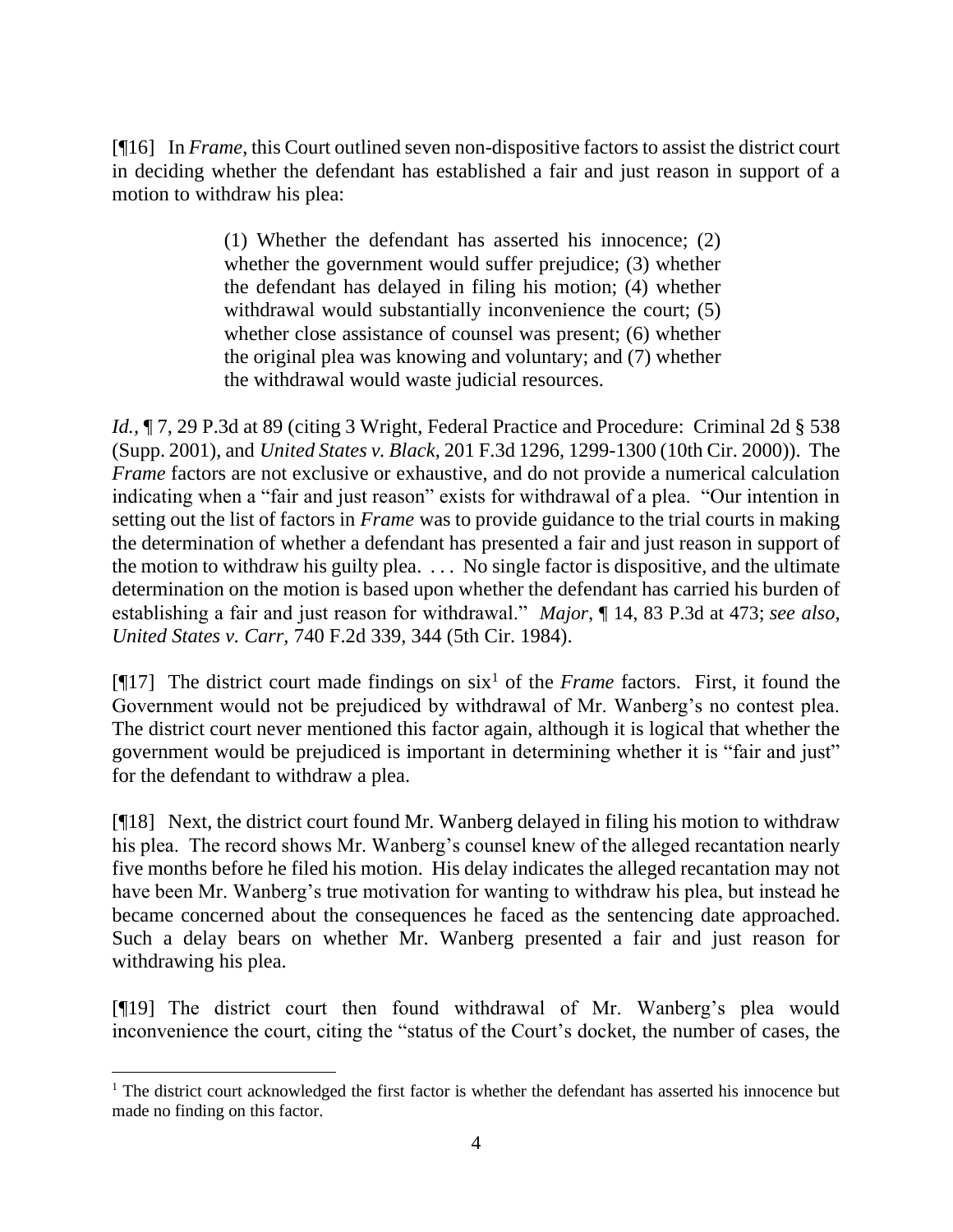number<sup>[]</sup> of days we would be required to try this particular case." The district court did not indicate how an inconvenience to the court's docket had any bearing on whether Mr. Wanberg's reason for withdrawing his plea was fair and just.

[¶20] The *Frame* factors must be considered in the context of whether the defendant has shown a fair and just reason for withdrawing his plea. The factors, if viewed outside that context, may or may not be relevant to whether there is a fair and just reason for withdrawal of a plea. For example, the factor of "substantial inconvenience to the court," viewed in isolation, might indicate that whether a court's calendar is full has some bearing on whether a defendant's reason for withdrawing his plea is fair and just. A defendant's reason for withdrawal of a plea is not necessarily more "fair and just" simply because it is convenient for the court to schedule a trial, and it is not less "fair and just" if the court has a full docket. Withdrawal of a plea almost always results in some "inconvenience" to the court's schedule. This factor is only important when the inconvenience indicates the unfairness of the defendant's reason, as when his motive is to intentionally inconvenience the court or simply delay the proceedings. Here, Mr. Wanberg claimed the victim had recanted. If that was true, it is difficult to see how the court's schedule had anything to do with Mr. Wanberg's reason for withdrawing his plea being fair and just.<sup>2</sup> This factor should not have weighed against Mr. Wanberg.

[¶21] The district court found Mr. Wanberg had close assistance of counsel when he entered his plea. As a result, Mr. Wanberg would have been able to consider the ability of the State to prove its case before he entered his plea. That consideration, even if the victim later recanted, bears negatively on whether he presented a fair and just reason.

[¶22] The next *Frame* factor is whether the original plea was made knowingly and voluntarily. Mr. Wanberg does not claim he did not understand the consequences of his plea, nor does he claim he entered it involuntarily. When a defendant is thoroughly advised regarding the consequences of a plea and voluntarily chooses to plead, it is less likely that anything he knew or could have considered at the time could constitute a fair and just reason for withdrawal of his plea. As indicated above, when Mr. Wanberg pled he could have considered the strength and reliability of the State's witnesses. He would not, however, have known the victim would recant. This factor appropriately has some bearing on whether Mr. Wanberg has shown a fair and just reason for withdrawing his plea.

[¶23] Finally, the district court found "it would be a tremendous waste of judicial resources" to give Mr. Wanberg a trial. When it made this finding, the district court necessarily concluded that if the victim had recanted, her recantation was not believable and would be rejected by a jury. This can be an appropriate finding if the district court has a means by which to evaluate the victim's testimony. Here it did not.

<sup>&</sup>lt;sup>2</sup> It is questionable whether holding trials for defendants accused of crimes can ever be considered an "inconvenience" to a trial court.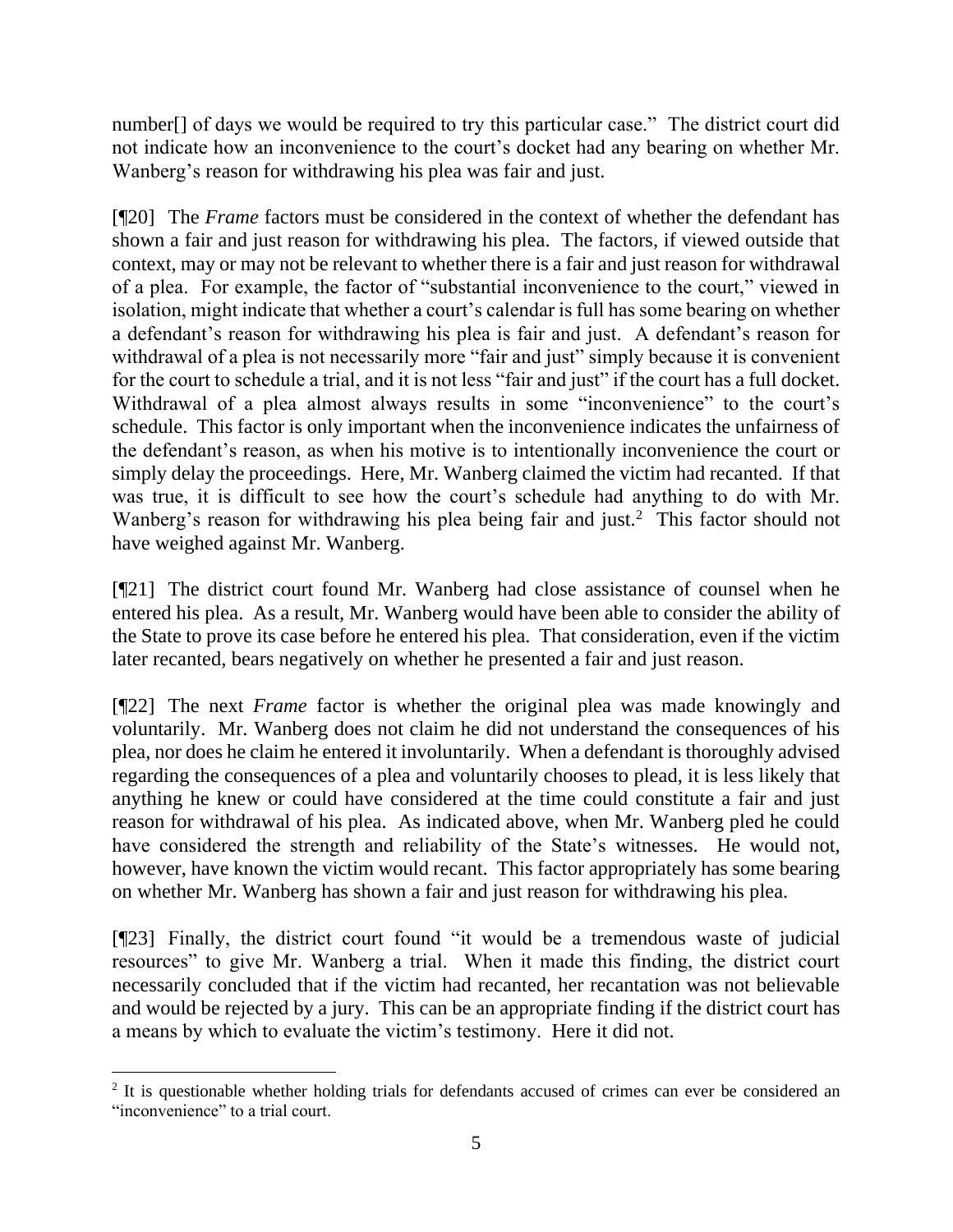[¶24] In *Jackson v. State,* 2012 WY 56, 273 P.3d 1105 (Wyo. 2012), the district court denied a defendant's motion to withdraw his plea, in part, because it determined the victim's new statements were not believable. *Id.,* ¶ 20, 273 P.3d at 1112. This court held that when motions to withdraw a plea before sentencing are based on recanted testimony, "the weight to be given such testimony is for the district court to determine and the motion should be granted only when that court is satisfied the recantation is true." 3 *Id.* However, in *Jackson* the defendant provided the district court with the victim's written recantation. The district court had the victim's recanted testimony to review and evaluate for credibility. Here, Mr. Wanberg did not provide any evidence from which the district court could make a credibility determination. Without such evidence, the district court could not have reasonably concluded a trial would be a waste of time.

[¶25] Although the district court misapplied the fourth and seventh *Frame* factors, the district court's denial of Mr. Wanberg's motion nevertheless was appropriate. Wyoming Rule of Criminal Procedure 32(d) requires the defendant to show a fair and just reason in support of his request to withdraw his plea. Mr. Wanberg claimed the victim recanted, but he failed to show any evidence of the recantation. If he had an affidavit, he could have provided it to the court. He could have obtained a subpoena requiring the victim to appear and testify. He could have presented other witnesses he claimed heard the victim's recantation. Mr. Wanberg's argument is that the district court abused its discretion when it did not fully consider what he claims was new evidence, but he never presented that evidence to the district court. The district court recognized the defendant's failure to present any evidence of the recanted testimony. Simply put, the defendant claimed he had a fair and just reason to withdraw his plea in the form of recanted testimony, but he failed to show the same to the court. The defendant completely failed to meet his burden.

[¶26] Mr. Wanberg does not complain he was denied a hearing or an opportunity to prove his claims. Instead, he apparently asserts the district court should have taken his allegation that Ms. Fantetti recanted as true without any evidence. If the district court had not held a hearing, our precedent requires the court accept the allegations as true. *Brock v. State*, 981 P.2d 465, 468 (Wyo. 1999). However, the holding in *Brock* merely requires the district court to take the allegations of a fair and just reason for plea withdrawal as true for the purpose of determining whether or not to hold a hearing on the motion. It does not absolve a defendant of his burden of proving a fair and just reason. Since there was a hearing on the motion to withdraw in this case, *Brock* is simply not applicable here. *Hirsch v. State*, 2006 WY 66, ¶ 21, 135 P.3d 586, 595 (Wyo. 2006).

<sup>&</sup>lt;sup>3</sup> Recanted testimony may or may not be sufficient to establish a fair and just reason for plea withdrawal. The trial court may evaluate the testimony and determine that it likely is true or untrue, or that the testimony should be presented to a jury.